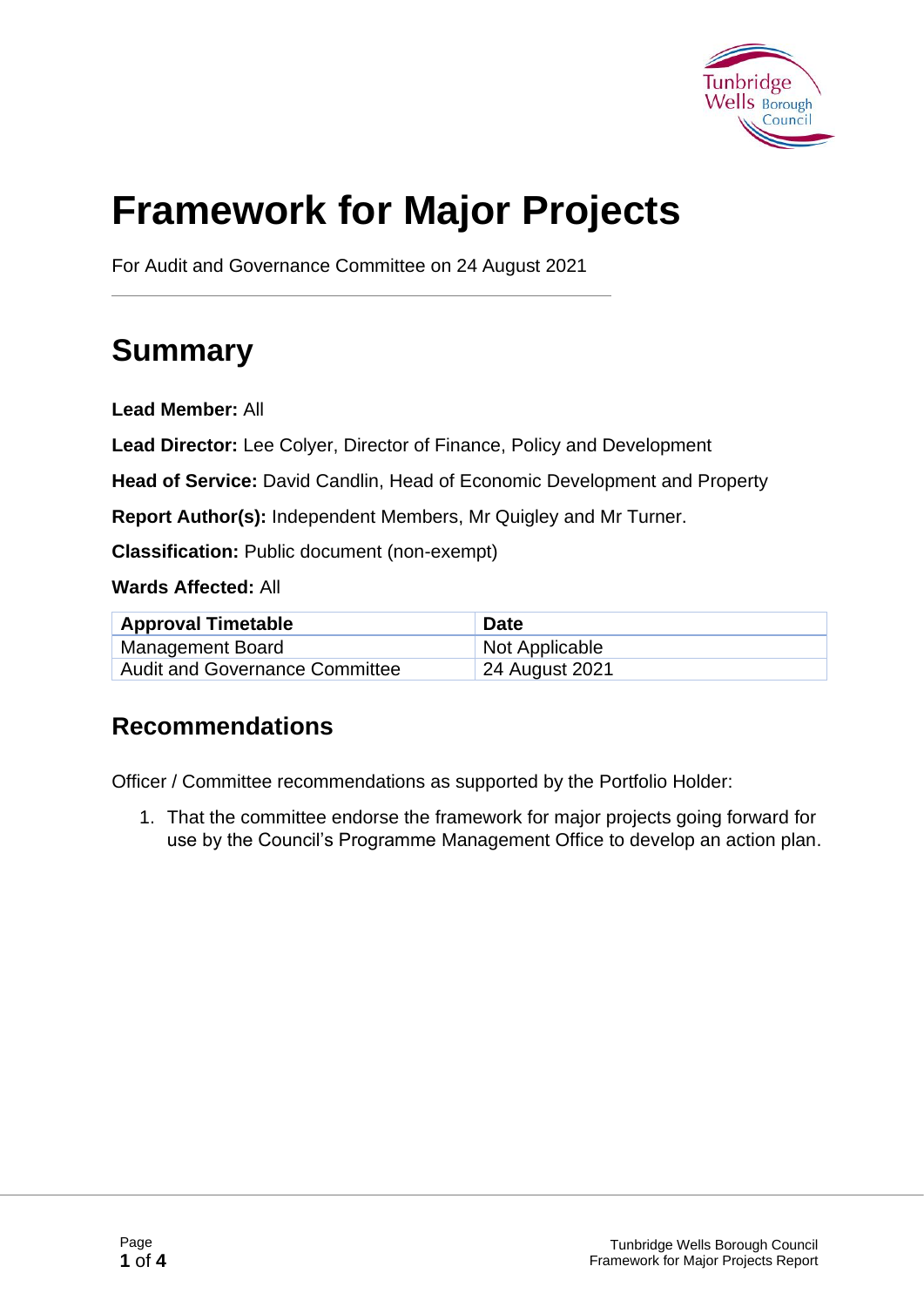

# **1. Purpose of Report and Executive Summary**

1.1 This report provides the Audit and Governance Committee with the outcome of the review and the recommended framework for the Council to follow in the undertaking of major projects going forwards.

### **2. Introduction and Background**

- 2.1 The borough council has responsibilities for the economic, social, and environmental well-being of the borough and may well decide to undertake major strategic projects as part of its Five-Year plan that deliver economic growth and facilitate recovery from the pandemic.
- 2.2 In addition, the council has also declared a climate emergency and to become carbon neutral by 2030, this will have implications for the council's own property assets and their emissions and use. To assist in the development and successful delivery of major projects that maintain the support of residents, businesses, and politicians over multiple years a framework has been developed.
- 2.3 The need for a major project framework emanated from the findings and action plan of the independent external auditor report on the Value for Money and Governance Review of Calverley Square (Appendix B). The appointed auditors have broad responsibilities and powers to review and make recommendations concerning the functions of local authorities. The Audit and Governance meeting on the 24 November 2020 resolved for the Portfolio Holder of Finance and Governance to be the sponsor for developing a framework for major projects going forwards.
- 2.4 To ensure that the review was objective, based on evidence and free from politics the Portfolio Holder for Finance & Governance requested that the two independent members of the Audit and Governance Committee who have relevant professional expertise and knowledge, undertake the review and to produce a framework for major projects going forward (Appendix A).

### **3. Options Considered**

3.1 The Audit and Governance Committee could choose not to support the framework for major projects going forwards.

### **4. Preferred Option and Reason**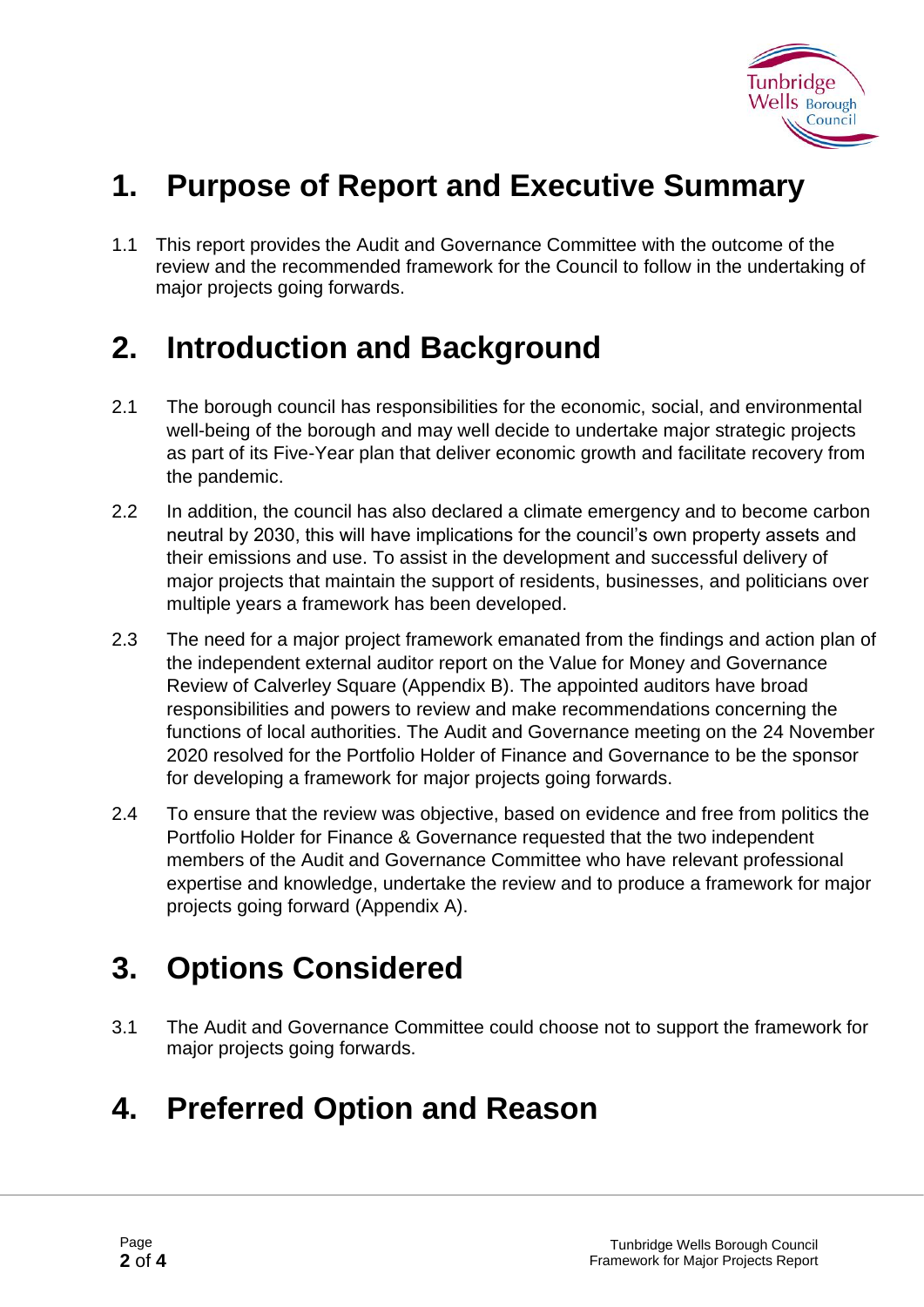4.1 The Audit and Governance Committee supports the Portfolio Holder for Finance and Governance as part of the responsibility for executive functions.

# **5. Consultation on Options**

5.1 The review on the Major Projects Framework has been available on the council's website.

## **6. Appendices and Background Documents**

Appendices:

- Appendix A: Major Project Framework Review, Independent Members Mr. Quigley and Mr. Turner.
- Appendix B: Value for Money and Governance Action Plan

Background Papers:

• None

### **7. Cross Cutting Issues**

#### **A. Legal (including the Human Rights Act)**

The Accounts and Audit Regulations 2015 require the Council to have a sound system of control which includes arrangements for the management of risk. This Report is part of those arrangements and is designed to ensure that the appropriate controls are effective.

There are no immediate legal implications arising from this report.

Lee Colyer, Director of Finance, Policy and Development

#### **B. Finance and Other Resources**

None identified at this stage.

Lee Colyer, Director of Finance, Policy and Development

#### **C. Staffing**

None identified at this stage.